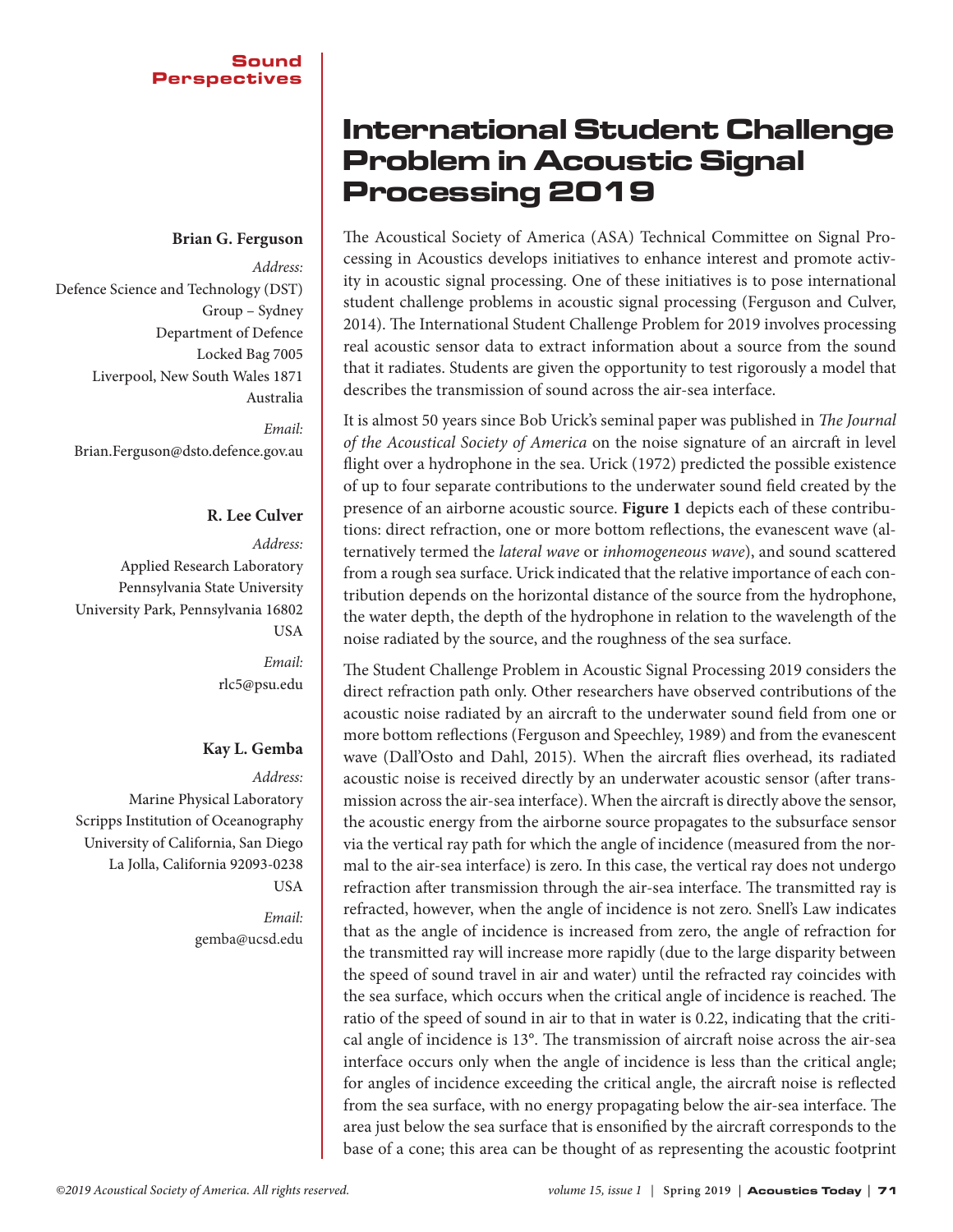

*Figure 1.Contributions to the underwater sound field from an airborne source. After Urick (1972).*

of the aircraft. The base of the cone subtends an apex angle, which is twice the critical angle, and the height of the cone corresponds to the altitude of the aircraft.

The first activity of the Student Challenge Problem is to test the validity of Urick's model for the propagation of a tone (constant-frequency signal emitted by the rotating propeller of the aircraft) from one isospeed sound propagation medium (air) to another isospeed sound propagation (seawater), where it is received by a hydrophone. Rather than measuring the variation with time of the received acoustic intensity as the acoustic footprint sweeps past the sensor (as Urick did), it is the observed variation with time of the instantaneous frequency of the propeller blade rate of the aircraft that is used to test the model. This is a more rigorous test of the model. The frequency of the tone (68 Hz) corresponds to the propeller blade rate (or blade-passing frequency), which is equal to the product of the number of blades on the propeller (4) and the propeller shaft rotation rate (17 Hz). For a turboprop aircraft, the propeller blade rate (or source frequency) is constant, but for a stationary observer, the received frequency is higher (commonly referred to as the "up Doppler") when the aircraft is inbound and lower ("down Doppler") when it is outbound. It is only when the aircraft is directly over the receiver that the source (or rest) frequency is observed (allowing for the propagation delay). The Doppler effect for the transit of a turboprop aircraft over a hydrophone can be observed in the variation with time (in time steps of 0.024 s) of the instantaneous frequency measurements

of the received signal, which is recorded in the file Time vs. Frequency Observations. This file can be can be downloaded [at](file:///C:\Users\Helen\Dropbox\HAP\Acoustics%20Today\AT%202019\Spring%202019\SP%20-%20Student%20challenge%20-%20DONE\at) [acousticstoday.org/iscpasp2019. Th](https://acousticstoday.org/2019-challenge-files/)e first record at time −1.296 s and frequency 73.81 Hz indicates that the aircraft is inbound, and for the last record at time 1.176 s and frequency 63.19 Hz, it is outbound.

#### Task 1

Given that a turboprop aircraft is in level flight at a speed of 239 knots (123 m/s) and an altitude of 496 feet (151 m); that the depth of the hydrophone is 20 m below the (flat) sea surface; that the isospeed of sound propagation in air is 340 m/s; and that in seawater, it is 1,520 m/s, the students are invited to predict the variation with time of the instantaneous frequency using Urick's two isospeed sound propagation media approach and comment on its goodness of fit to the measurements in the file.

#### Task 2

**Figure 2** is a surface plot showing the beamformed output of a line array of hydrophones as a function of frequency (0 to 100 Hz) and apparent bearing (0 to 180°). This plot shows the characteristic track of an aircraft flying directly over the array in a direction coinciding with the longitudinal axis of the array. The aircraft approaches from the forward end-fire direction (bearing 0°; maximum positive Doppler shift in the blade rate), flies overhead (bearing 90°; zero Doppler shift), and then recedes in the aft end-fire direction (180°; maximum negative Doppler shift). For this case, the bearing corresponds to the elevation angle (ξ), which is shown in **Figure 3**, along with the depression angle  $(\gamma)$  of the incident ray in air. The (frequency, bearing) coordinates of 32 points along the aircraft track shown in **Figure 2** are recorded in the file Frequency vs. Bearing Observations, which can be downloaded at the above URL. Each coordinate pair defines an acoustic ray. Similar to the previous activity, for Task 2, the students are invited to predict the variation with the elevation angle of the instantaneous frequency of the source signal using Urick's two isospeed media approach and to comment on its goodness of fit to the actual data measurements. The aircraft speed is 125 m/s, the source frequency is 68.3 Hz, and the sound speed in sea water is 1,520 m/s.

#### Task 3

To replicate Urick's field experiment, a hydrophone is placed at a depth of 90 m in the ocean and its output is sampled